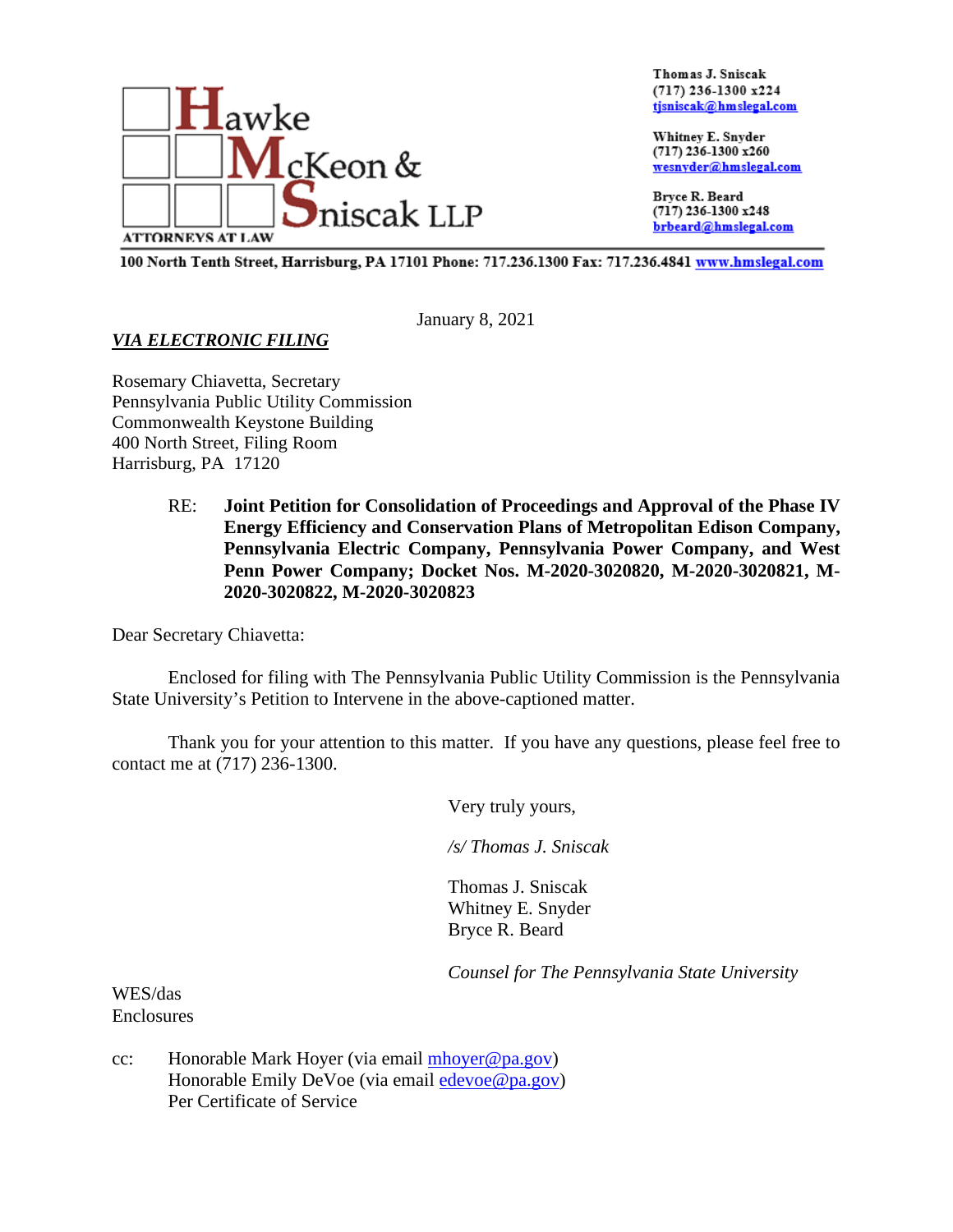#### **BEFORE THE PENNSYLVANIA PUBLIC UTILITY COMMISSION**

| Joint Petition for Consolidation and Approval |                      |                |
|-----------------------------------------------|----------------------|----------------|
| of the Act 129 Phase IV Energy Efficiency     | $\ddot{\phantom{a}}$ | M-2020-3020820 |
| and Conservation Plan of Metropolitan         | ٠                    | M-2020-3020821 |
| Edison Company, Pennsylvania Electric         |                      | M-2020-3020822 |
| Company, Pennsylvania Power Company,          | ÷                    | M-2020-3020823 |
| and West Penn Power Company                   |                      |                |

### **PETITION TO INTERVENE OF THE PENNSYLVANIA STATE UNIVERSITY**

**\_\_\_\_\_\_\_\_\_\_\_\_\_\_\_\_\_\_\_\_\_\_\_\_\_**

**\_\_\_\_\_\_\_\_\_\_\_\_\_\_\_\_\_\_\_\_\_\_\_\_\_**

#### **TO THE HONORABLE MARK HOYER AND HONORABLE EMILY DEVOE:**

NOW COMES The Pennsylvania State University ("PSU"), by and through its attorneys, Hawke McKeon & Sniscak LLP, and files this Petition to Intervene in the above-captioned proceedings before the Pennsylvania Public Utility Commission ("Commission") pursuant to 52 Pa. Code § 5.71 *et seq* of the Commission's regulations. In support of its Petition to Intervene, PSU asserts the following:

1. On November 30, 2020, Metropolitan Edison Company, Pennsylvania Electric Company, Pennsylvania Power Company, and West Penn Power Company ("the Companies") petitioned the Commission for approval of their Phase IV Energy Efficiency & Conservation ("EE&C") Plans ("Phase IV Plans"). The Companies' Phase IV EE&C costs and program measures may impact the rates and services charged to PSU.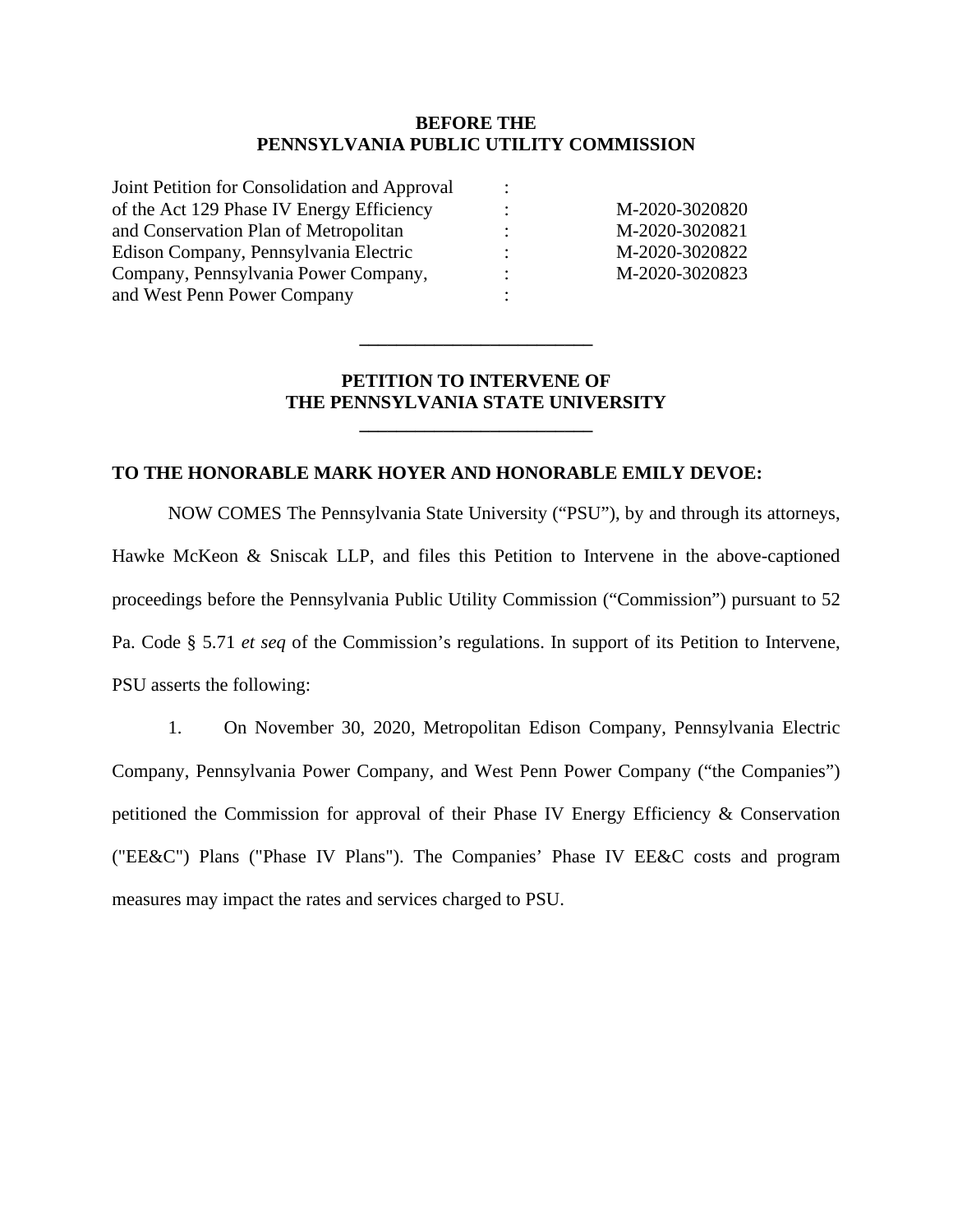2. All correspondence and pleadings in this docket should be directed to PSU's

counsel in this matter:

Thomas J. Sniscak, Esquire, Attorney ID No. 33891 Whitney E. Snyder, Esquire, Attorney ID No. 316625 Bryce R. Beard, Esquire, Attorney ID No. 325837 Hawke McKeon & Sniscak LLP 100 North Tenth Street Harrisburg, PA 17101 Phone: 717-236-1300 Fax: 717-236-4841 tjsniscak@hmslegal.com wesnyder@hmslegal.com brbeard@hmslegal.com

3. Eligibility to intervene in Commission proceedings is governed by the Commission's regulations found at 52 Pa. Code § 5.72. The Commission's regulations provide that in order to have the ability to intervene, a party must have "a right or interest" sufficient to warrant intervention, which includes an interest that may be directly affected by the proceeding and which is not being adequately represented by existing participants, and where the petitioner may be bound by the actions of the Commission or where the right or interest is otherwise in the public interest. *Id.*

4. PSU has such an interest. PSU is a major generation, transmission and distribution service customer of West Penn at its University Park campus receiving service through West Penn's PA Retail Tariff 38. PSU is the only customer taking service under Tariff 38. As a large customer, and a unique customer that takes service under its own tariff, PSU will be substantially and directly affected by any decision, final order, or settlement in this matter and will be bound thereby. Moreover, no other party can represent PSU's interest under these circumstances.

5. For the reasons stated above, PSU's intervention in this matter meets the intervention standards of 52 Pa. Code § 5.72, and is otherwise in the public interest. Accordingly, PSU requests that this intervention be granted and that it be allowed full party status in this matter.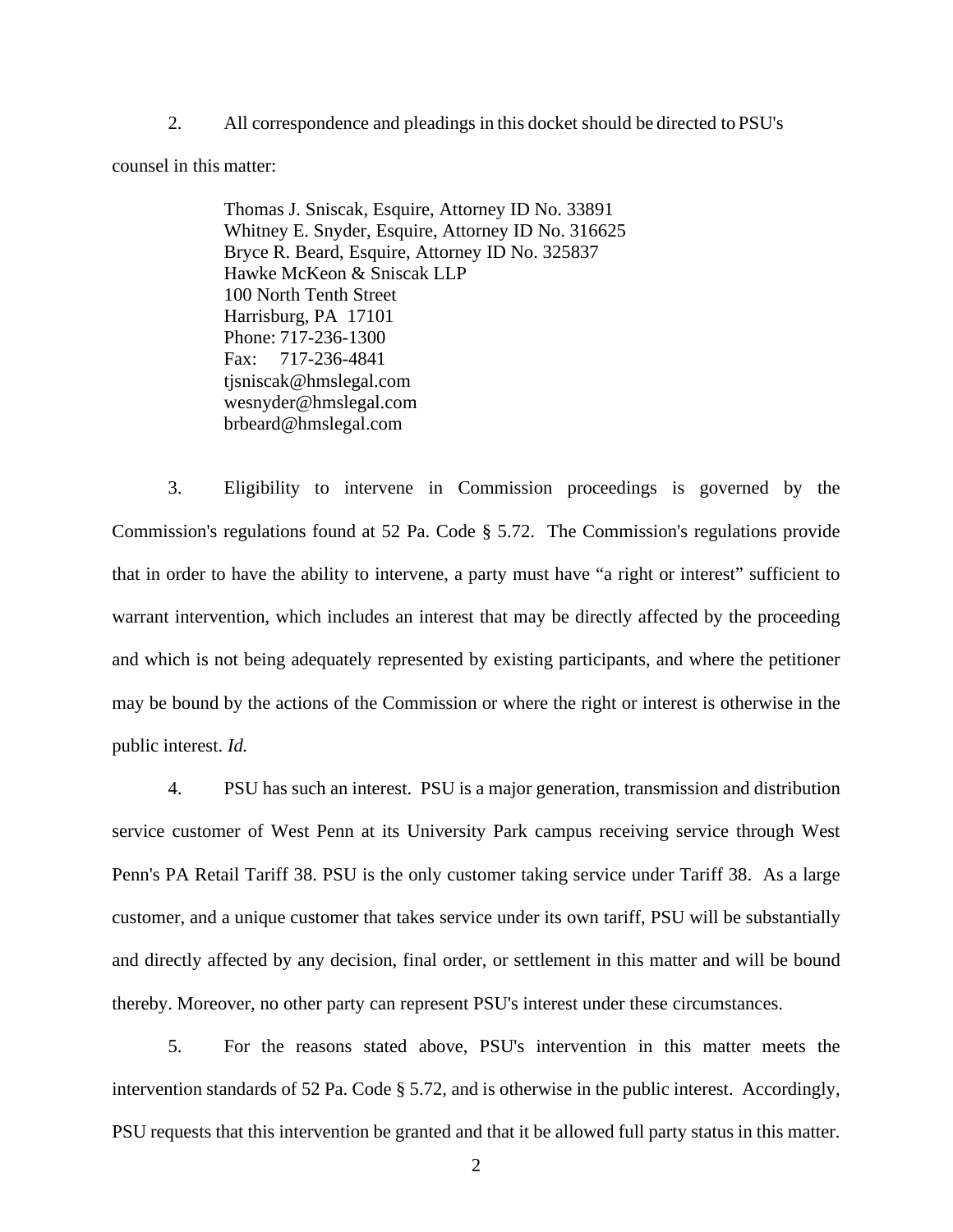6. PSU will participate in this proceeding in compliance with Your Honors' January 6, 2021 Prehearing Order entered which sets the litigation schedule, discovery procedures, and other aspects for this proceeding. PSU intends to be an active party participating to ensure its unique interest are represented.

**WHEREFORE**, The Pennsylvania State University respectfully requests that Your Honors grant this Petition to Intervene, provided The Pennsylvania State University with full-party status in these proceedings, and allow such other relief as deemed necessary.

Respectfully submitted,

*/s/ Thomas J. Sniscak* 

Thomas J. Sniscak, Esquire, Attorney ID No. 33891 Whitney E. Snyder, Esquire, Attorney ID No. 316625 Bryce R. Beard, Esquire, Attorney ID No. 325837 Hawke McKeon & Sniscak LLP 100 North Tenth Street Harrisburg, PA 17101 Phone: 717-236-1300 Fax: 717-236-4841 [tjsniscak@hmslegal.com](mailto:tjsniscak@hmslegal.com) [wesnyder@hmslegal.com](mailto:wesnyder@hmslegal.com) [brbeard@hmslegal.com](mailto:brbeard@hmslegal.com)

*Counsel for The Pennsylvania State University*

Date: January 8, 2021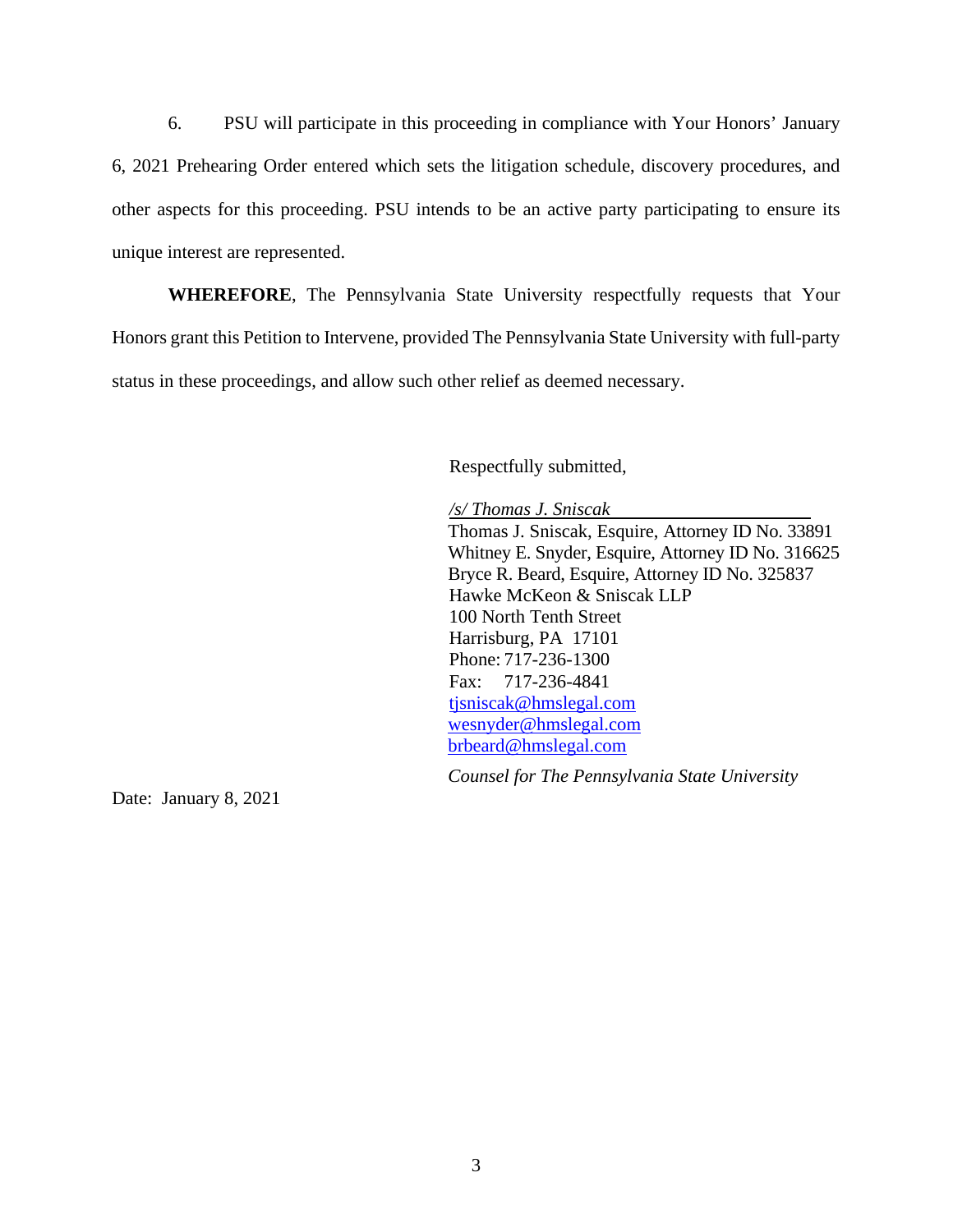#### **VERIFICATION**

I, William E Sitzabee, Vice President for Facilities Management and Planning, The Pennsylvania State University, hereby state that the facts above set forth are true and correct to the best of my knowledge, information and belief, and that I expect to be able to prove the same at a hearing held in this matter. I understand that the statements herein are made subject to the penalties of 18 Pa.C.S. § 4904 (relating to unsworn falsification to authorities).

ill. EST (Name)  $(Title)$ 

Dated: 8 Jan 2021